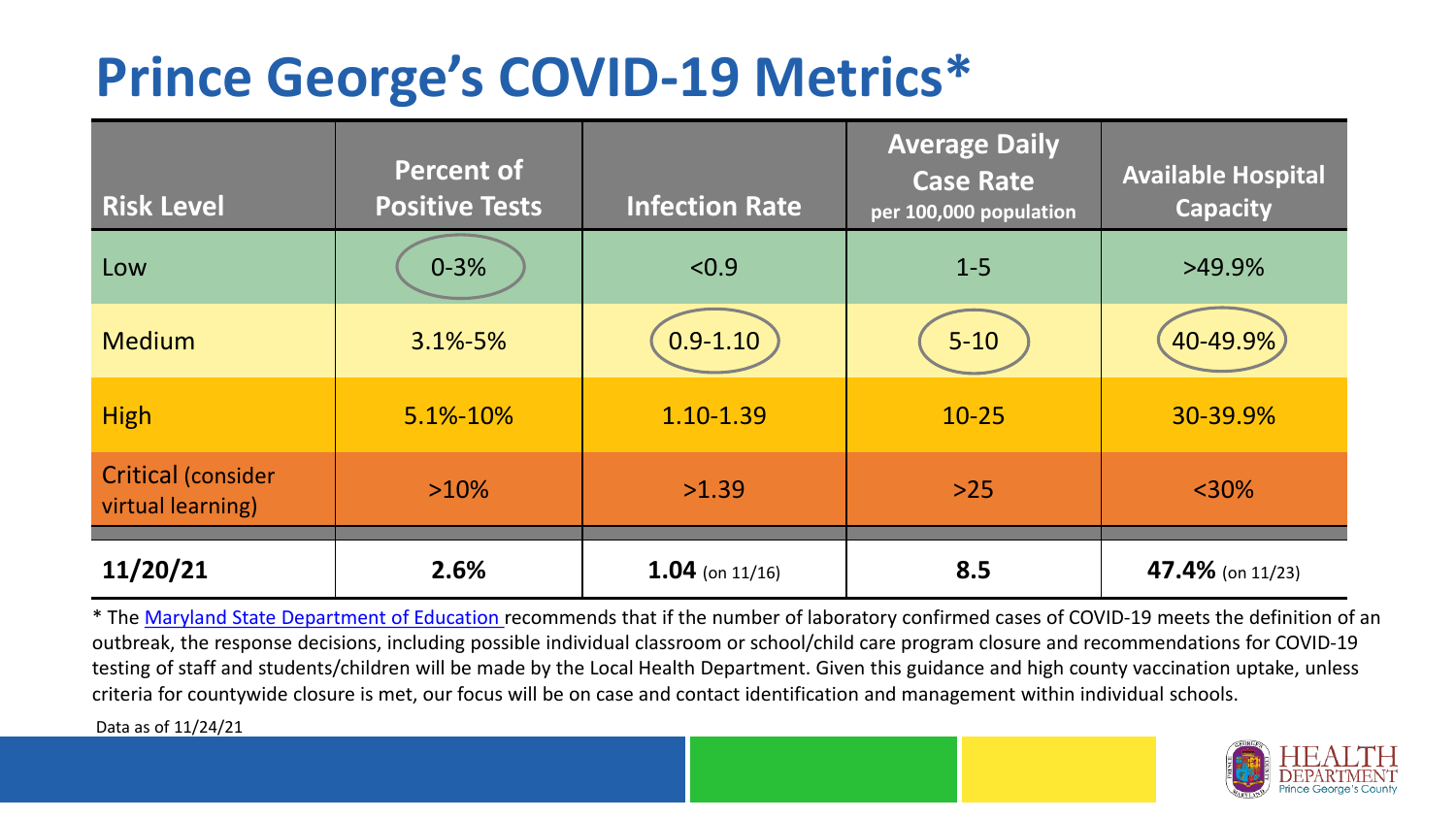# **COVID-19 Community Transmission and Vaccination**

Per the [CDC updated guidance for COVID-19 Prevention in K-12 Schools,](https://www.cdc.gov/coronavirus/2019-ncov/community/schools-childcare/k-12-guidance.html) vaccination is considered the leading prevention strategy for those who are eligible, and **Prince George's County exceeds the percentage of U.S. vaccinations for ages 12 and above**. The CDC also emphasizes using multiple prevention strategies together consistently, included universal indoor masking, as needed based on the level of community transmission and vaccine coverage.



\*County-specific data as of 11/24/21; all other data accessed on 11/24/21 at:<https://covid.cdc.gov/covid-data-tracker>

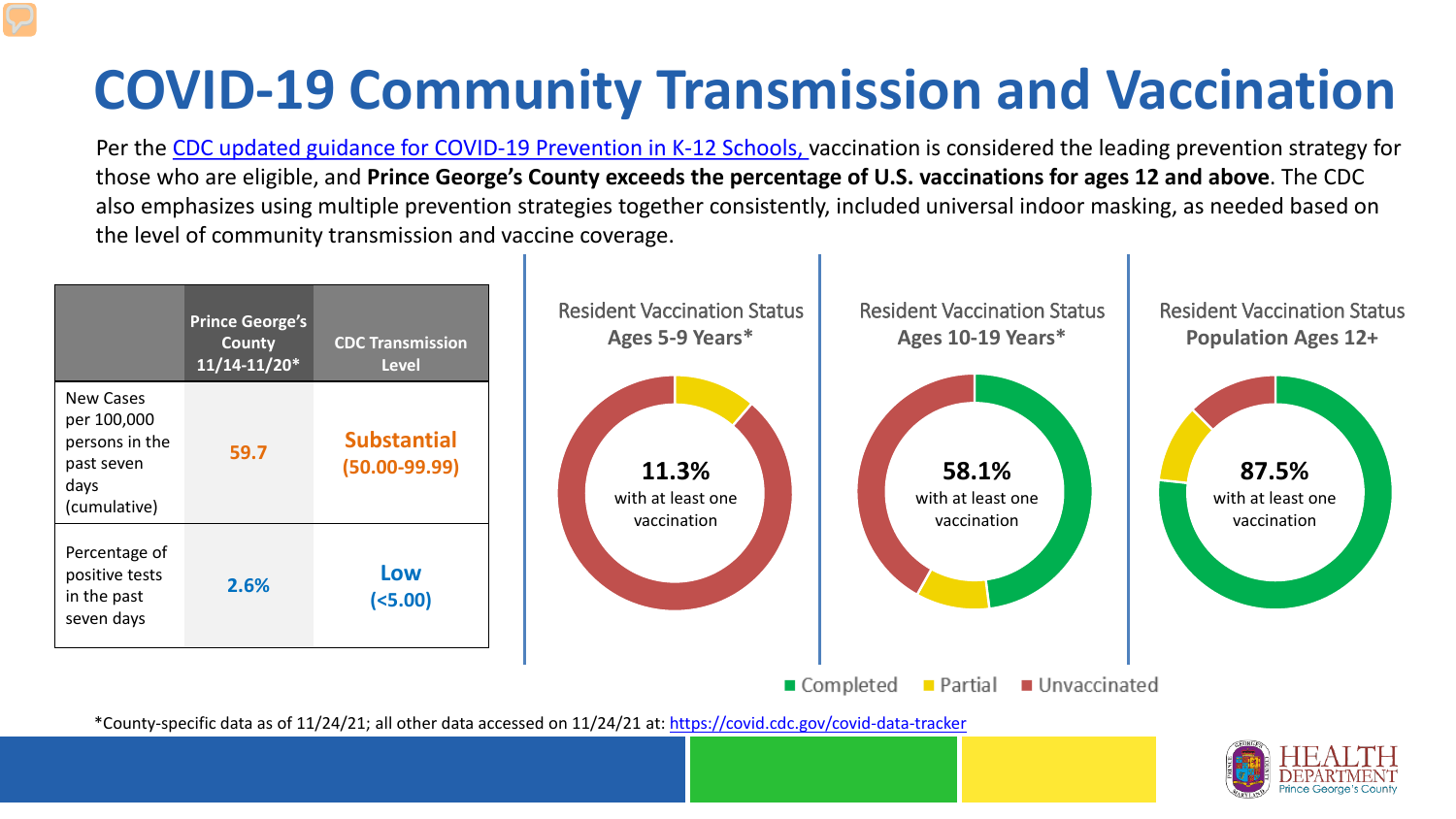### **Testing: Percent Positive** (past 7 days by test date)

The percent of tests returning as positive for county residents was 2.6% at the end of last week. We have remained below 3% for one month but have seen a slight increase over the last week.

2.1% 2.2% 2.2% 2.3% 2.4% 2.4% 2.4% 2.3% 2.2% 2.2% 2.2% 2.1% 2.1% 2.2% 2.2% 2.2% 2.2% 2.2% 2.2% 2.3% 2.3% 2.3% 2.4% 2.4% 2.4% 2.6% 2.6% 2.6% 0.0% 0.5% 1.0% 1.5% 2.0% 2.5% 3.0% 3.5% 4.0% 24-Oct 25-Oct 26-Oct 27-Oct 28-Oct 29-Oct 30-Oct 31-Oct 1-Nov 2-Nov 3-Nov 4-Nov 5-Nov 6-Nov 7-Nov 8-Nov 9-Nov 10-Nov 11-Nov 12-Nov 13-Nov 14-Nov 15-Nov 16-Nov 17-Nov 18-Nov 19-Nov 20-Nov

**Percent of Positive COVID-19 Tests by Date Collected** (as of 11/24/21)

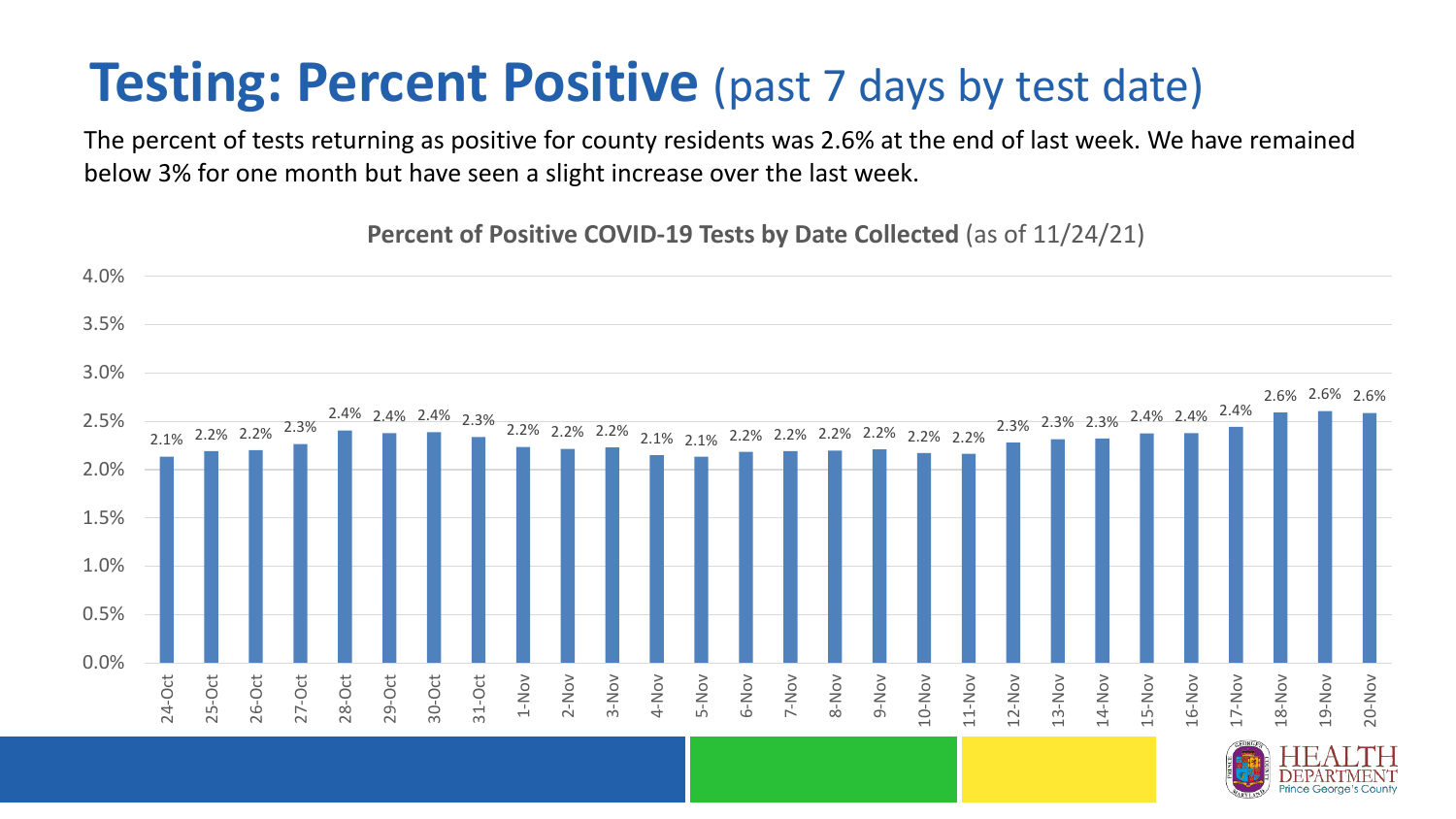## **Infection Rate for Prince George's County**



#### **Estimated by ovidActNow.org**

Accessed 11/24/2021. Each data point is a 14-day weighted average. Presented as the most recent seven days of data as a dashed line, as data is often revised by states several days after reporting.

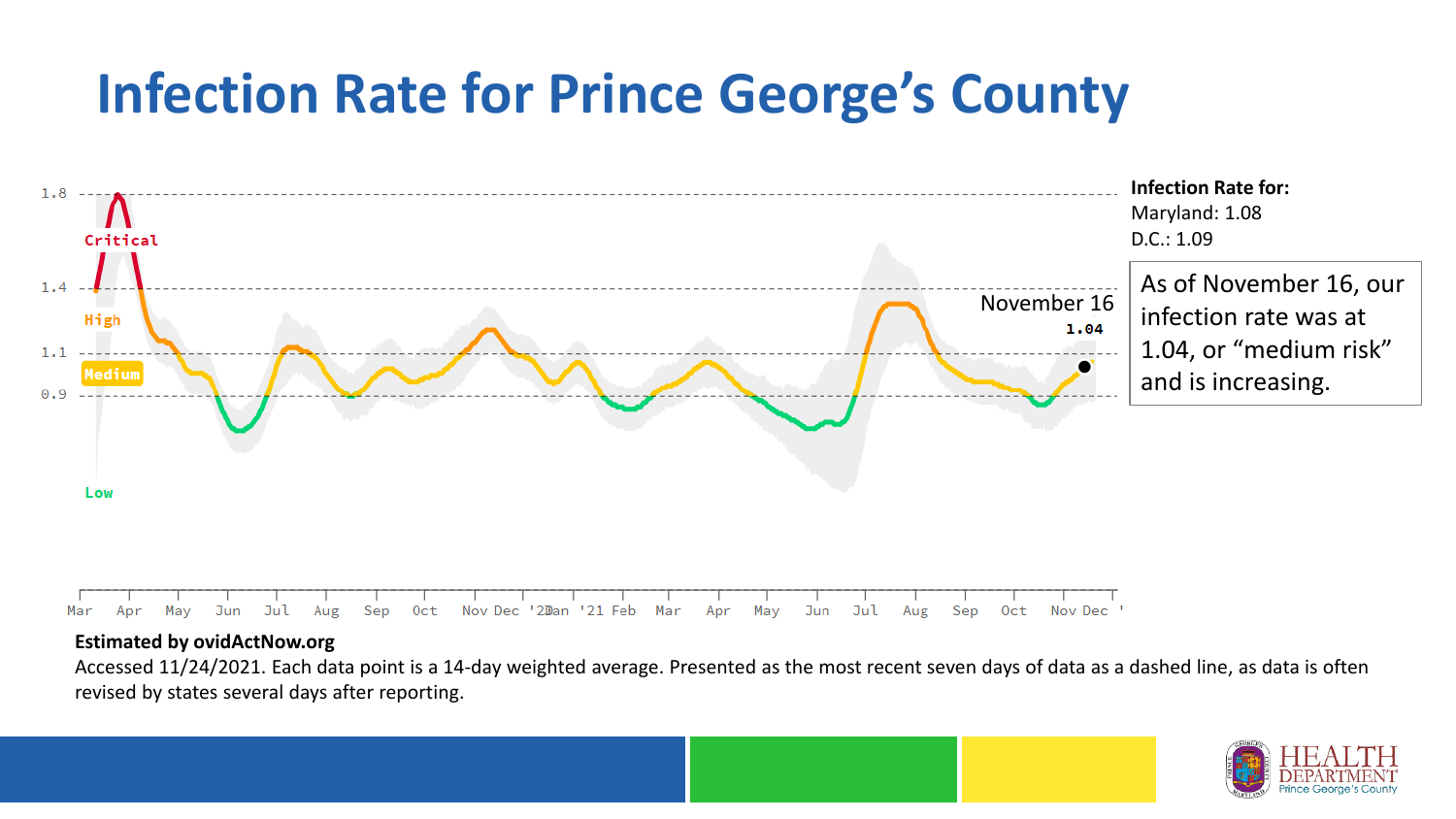### **Average Daily Case Rate** (7-day Average by test date)

**The daily case rate at the end of last week was 8.5 new cases per 100,000 resident.** We have remained below 10.0, or "high risk", for over one month.

7.9 8.0 7.8 7.9 8.3 8.1 8.2 7.8 7.5 7.6 7.8 7.6 7.6 7.7 7.8 7.9 8.0 7.7 7.4 7.8 7.9 7.9 7.9 7.8 7.9 8.4 8.5 8.5 0.0 2.0 4.0 6.0 8.0 10.0 12.0 14.0 10/24 10/25 10/26 10/27 10/28 10/29 10/30 10/31 11/1 11/2 11/3 11/4 11/5 11/6 11/7 11/8 11/9 11/10 11/11 11/12 11/13 11/14 11/15 11/16 11/17 11/18 11/19 11/20 **Low Risk Medium High**

**Average New COVID-19 Cases Per Day Per 100,000 Residents**

Data as of 11/24/21